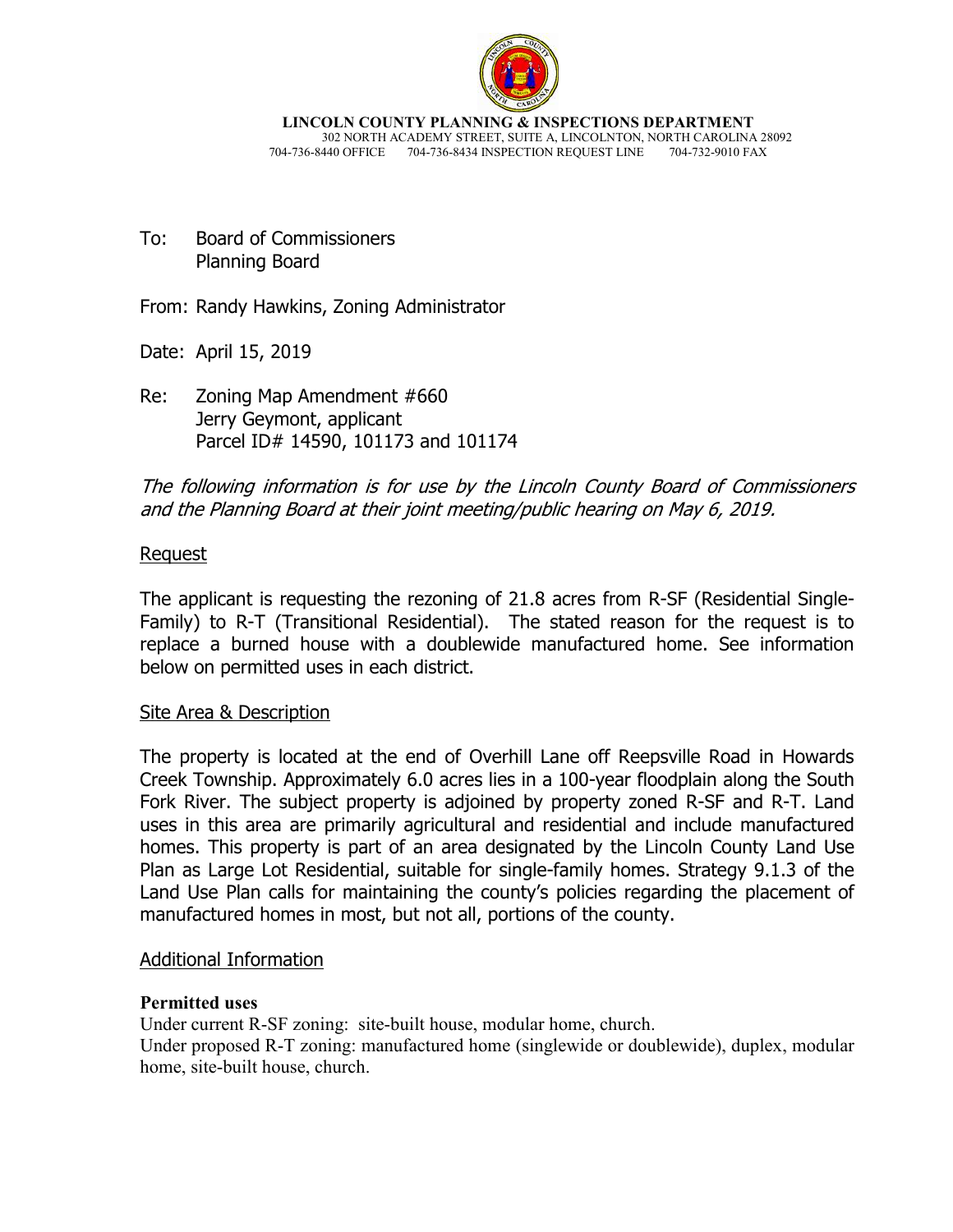### **Adjoining zoning and uses**

East: zoned R-T, undeveloped property/agricultural use. South: zoned R-SF, undeveloped property/agricultural use. West: zoned R-SF, residential uses. North: zoned R-SF, undeveloped property/agricultural use.

# Staff's Recommendation

Staff recommends approval of the rezoning request. See proposed statement on following page.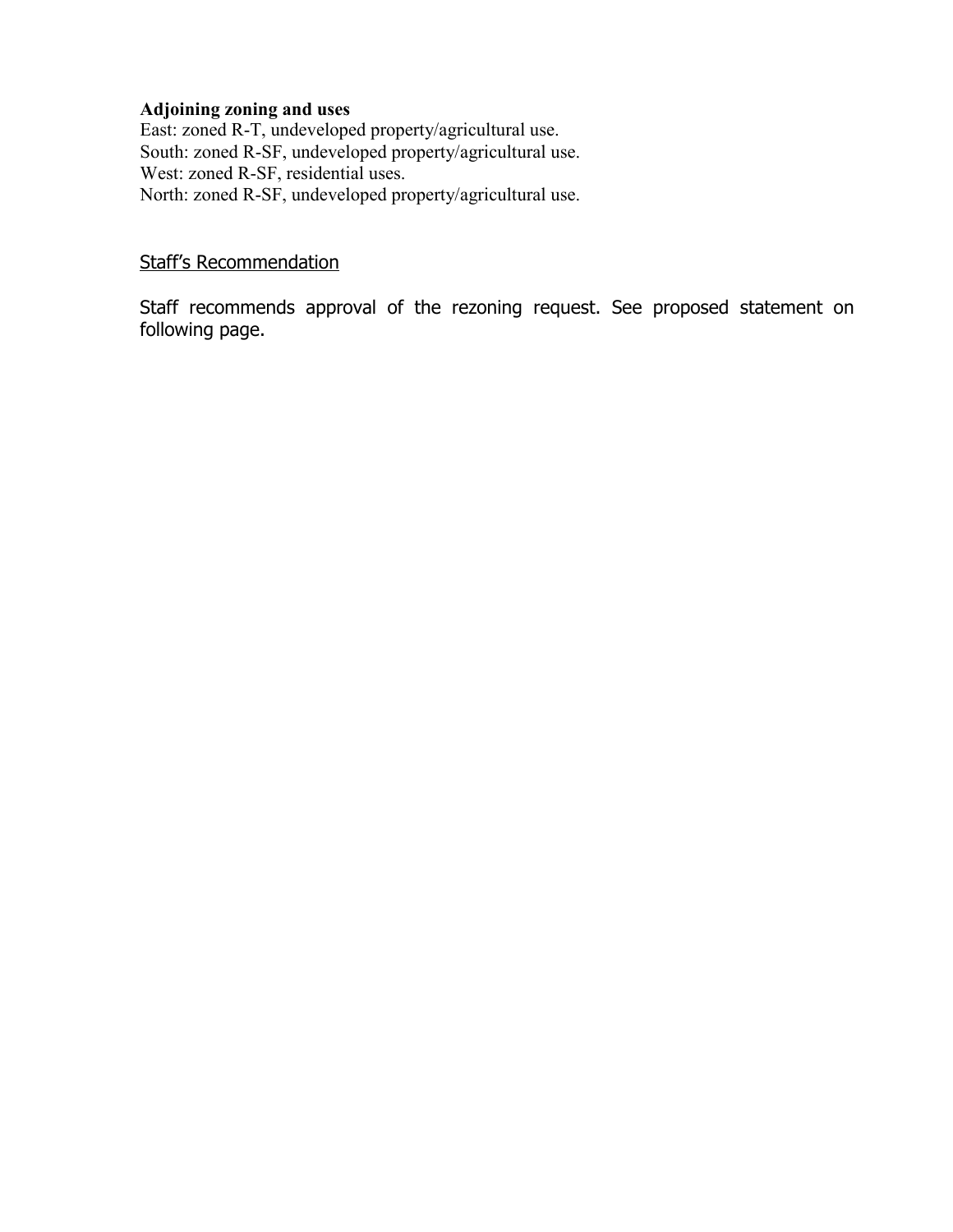

**LINCOLN COUNTY PLANNING & INSPECTIONS DEPARTMENT**

 302 NORTH ACADEMY STREET, SUITE A, LINCOLNTON, NORTH CAROLINA 28092 704-736-8440 OFFICE 704-736-8434 INSPECTION REQUEST LINE 704-732-9010 FAX

# **Zoning Amendment Staff's Proposed Statement of Consistency and Reasonableness**

| Case No. $ZMA \#660$ |                                            |
|----------------------|--------------------------------------------|
|                      | <b>Applicant Jerry Geymont</b>             |
| Parcel ID#           | 14590, 101173 and 101174                   |
| Location             | end of Overhill Lane                       |
|                      | Proposed amendment rezone from R-SF to R-T |

This proposed amendment **is consistent** with the Lincoln County Comprehensive Land Use Plan and other adopted plans in that:

**This property is part of an area designated by the Land Use Plan as Large Lot Residential, suitable for single-family homes. Strategy 9.1.3 of the Land Use Plan calls for maintaining the county's policies regarding the placement of manufactured homes in most, but not all, portions of the county.**

This proposed amendment **is reasonable and in the public interest** in that:

**This property is adjoined by property zoned R-T. Other properties zoned R-T are located in this area. Manufactured homes can provide an affordable housing option.**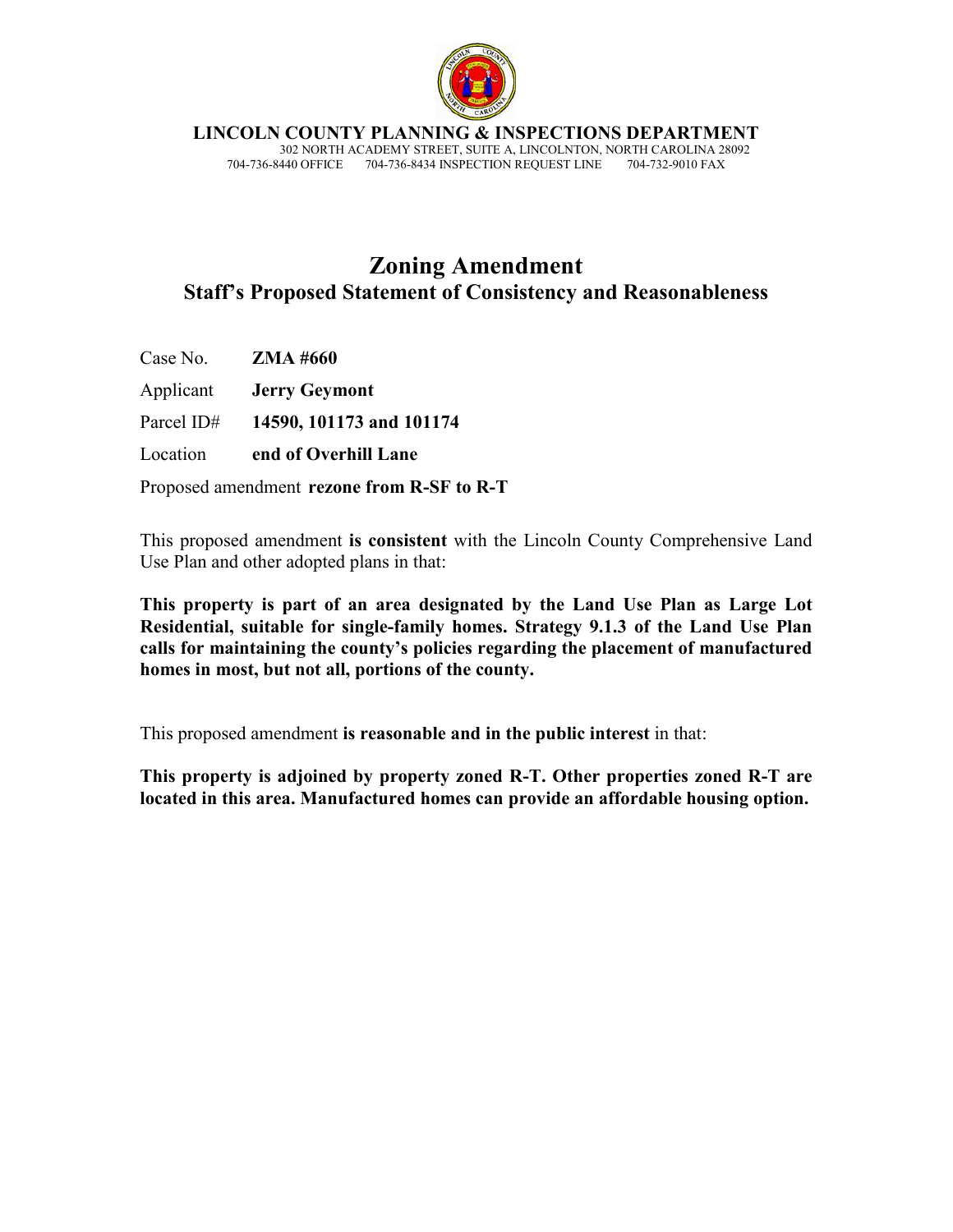| <b>Zoning Map Amendment Application</b><br>Lincoln County Planning and Inspections Department<br>Zoning Administrator<br>302 N. Academy St., Lincolnton, NC 28092<br>Phone: (704) 736-8440 Fax: (704) 732-9010 |  |
|----------------------------------------------------------------------------------------------------------------------------------------------------------------------------------------------------------------|--|
| Part I<br>Applicant Name $\angle Eey \& Ey$                                                                                                                                                                    |  |
| Applicant Address 5600 REGPSV41E RD                                                                                                                                                                            |  |
| Applicant Phone Number $\frac{704}{5276}$ . 1664                                                                                                                                                               |  |
| Property Owner's Name Je Redy Gey MONT                                                                                                                                                                         |  |
| Property Owner's Address 5600 Reef ville is d.                                                                                                                                                                 |  |
| Property Owner's Phone Number 704.276.1664                                                                                                                                                                     |  |
| Part II<br>Property Location OverHill Dr off Reepville $\forall d$ .                                                                                                                                           |  |
| Property ID # (10 digits) $3614 - 97 - 4337$<br>Property Size $\sim$ 7/.808 A $\subset$                                                                                                                        |  |
| Deed Book(s) $\frac{6q}{\sqrt{q}}$ Page(s) $\frac{26q}{\sqrt{q}}$<br>Parcel # (5 digits) $/4590$                                                                                                               |  |
| Part III<br>Existing Zoning District $\sqrt{R^2 + 5F}$ Proposed Zoning District $\sqrt{R} - \sqrt{T}$                                                                                                          |  |
| Briefly describe how the property is currently being used and any existing structures.                                                                                                                         |  |
| Has Homes AND LOT Described is where                                                                                                                                                                           |  |
| A Hasse Bread, Existing Darblowdes of Loft of Read.                                                                                                                                                            |  |
| Briefly explain the proposed use and/or structure which would require a rezoning.                                                                                                                              |  |
| Planning To Replace Burned house with                                                                                                                                                                          |  |
| Double urde                                                                                                                                                                                                    |  |
| APPLICATION FEE (less than 2 acres \$200, 2-5 acres \$400, 5+ acre \$800)<br>MUST BE RECEIVED BEFORE PROCESSING.                                                                                               |  |
| I hereby certify that all of the information projided for this application and attachments is true and correct<br>to the best of my knowledge.                                                                 |  |

Applicant May

 $\frac{Q \cdot 25!}{\text{Date}}$  /9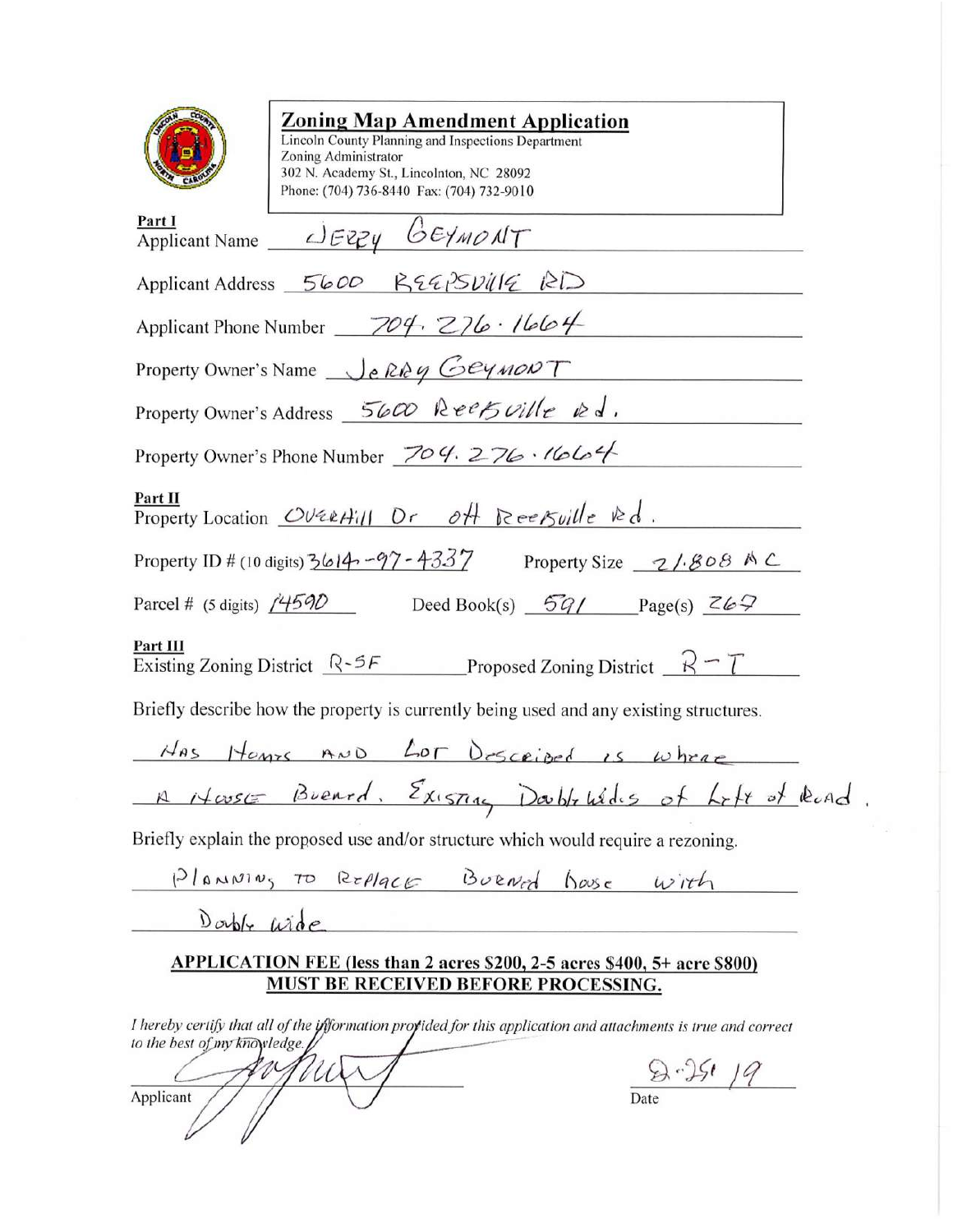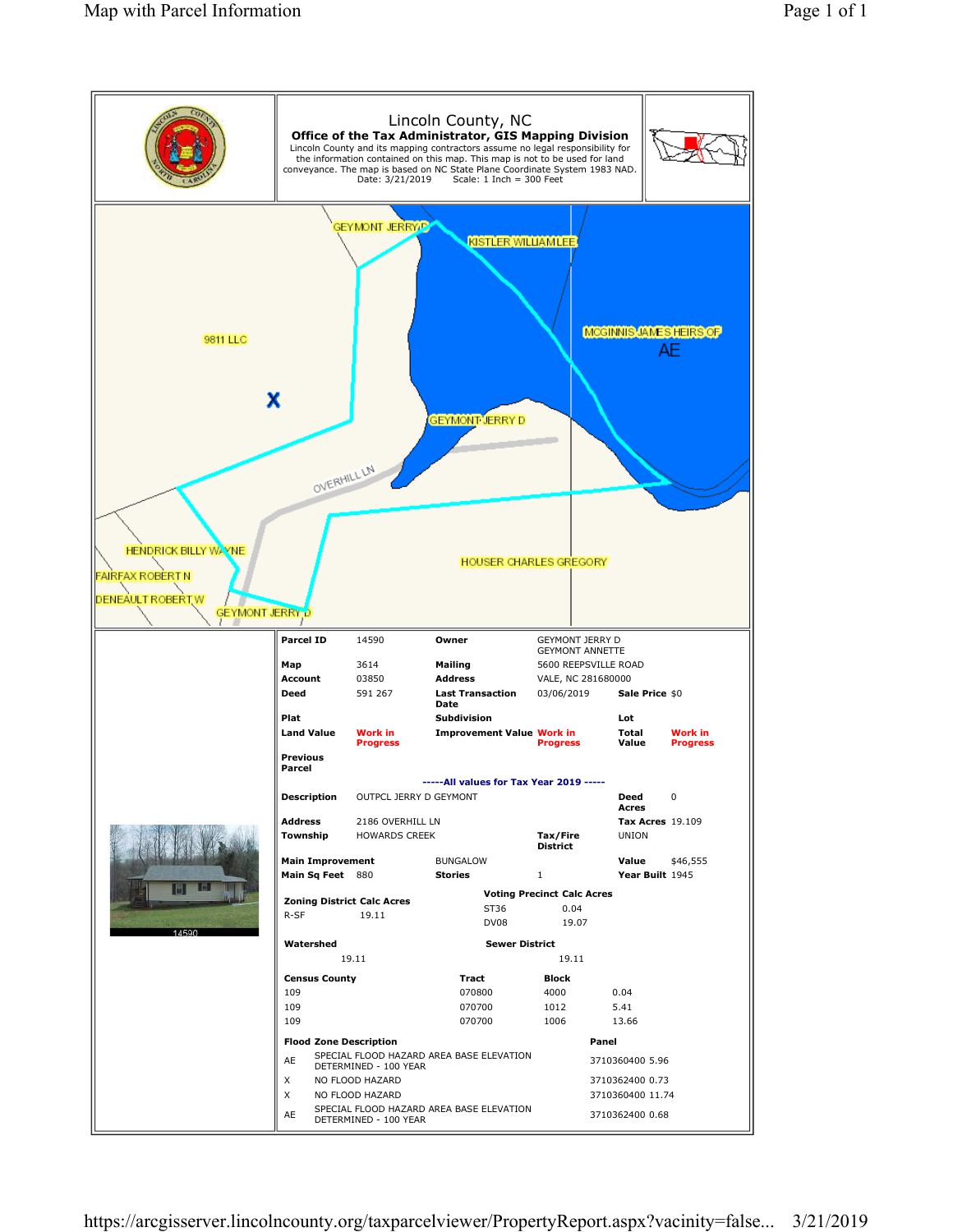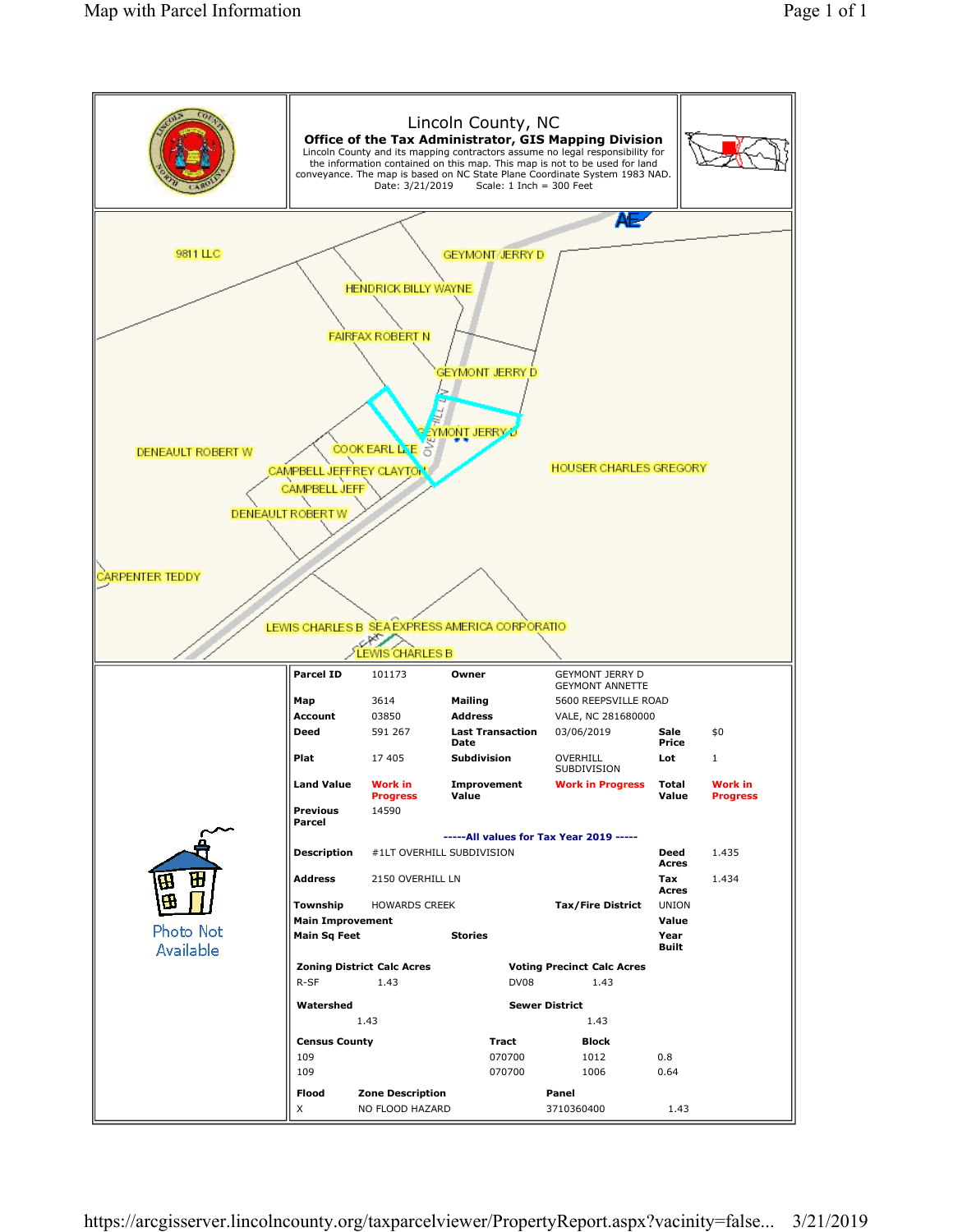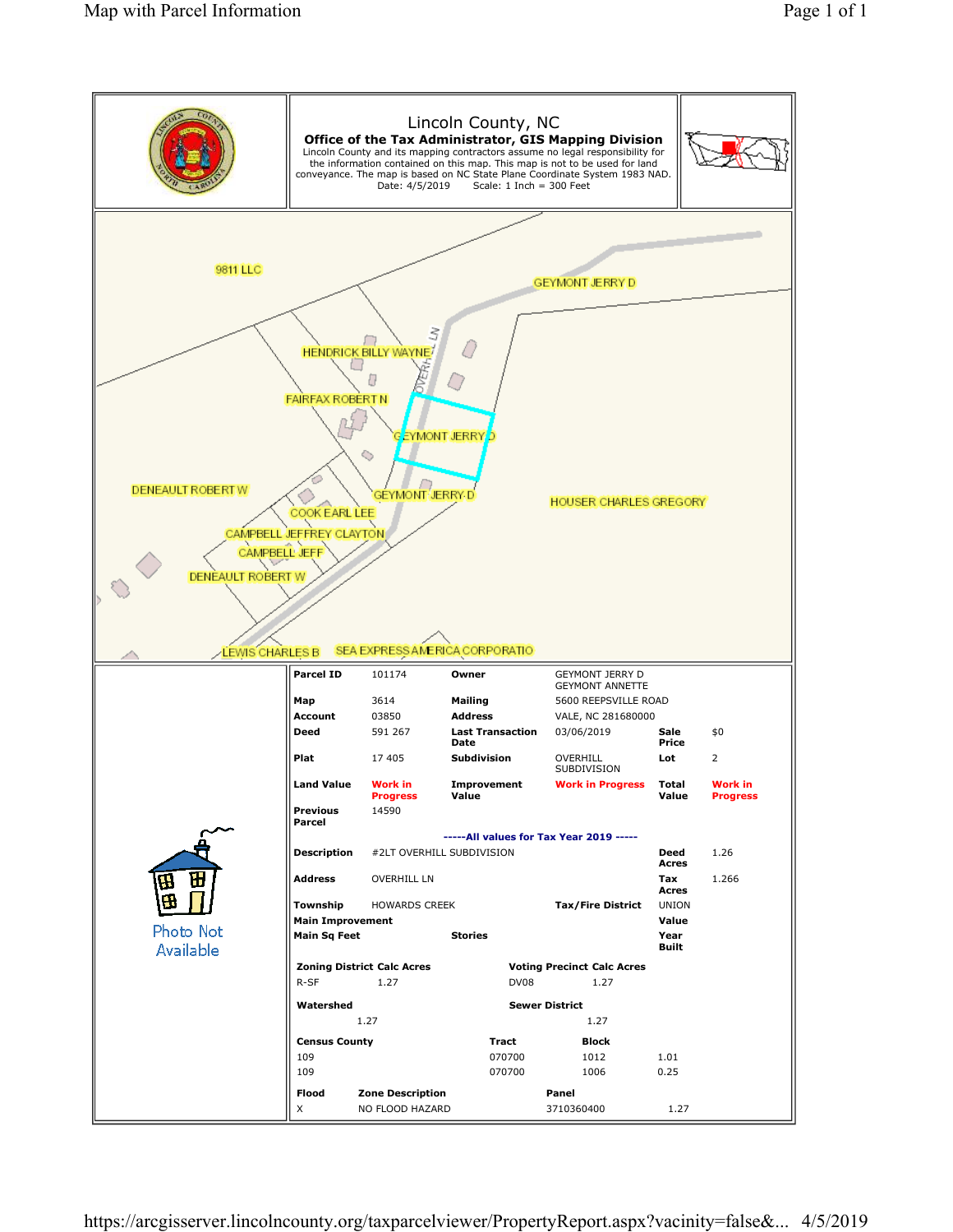

Esri, Inc., Lincoln County, NC Esri., Inc., Lincoln County, NC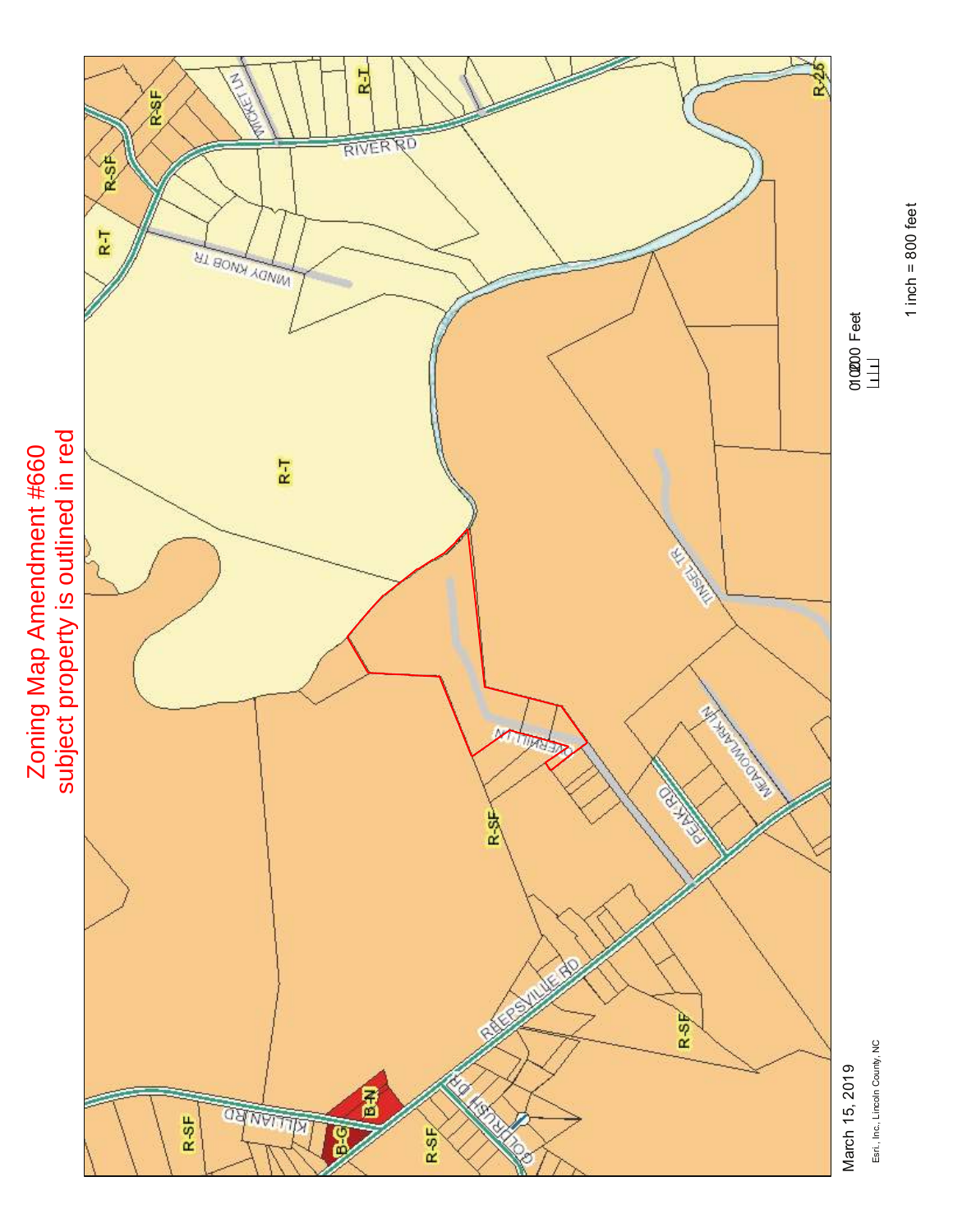